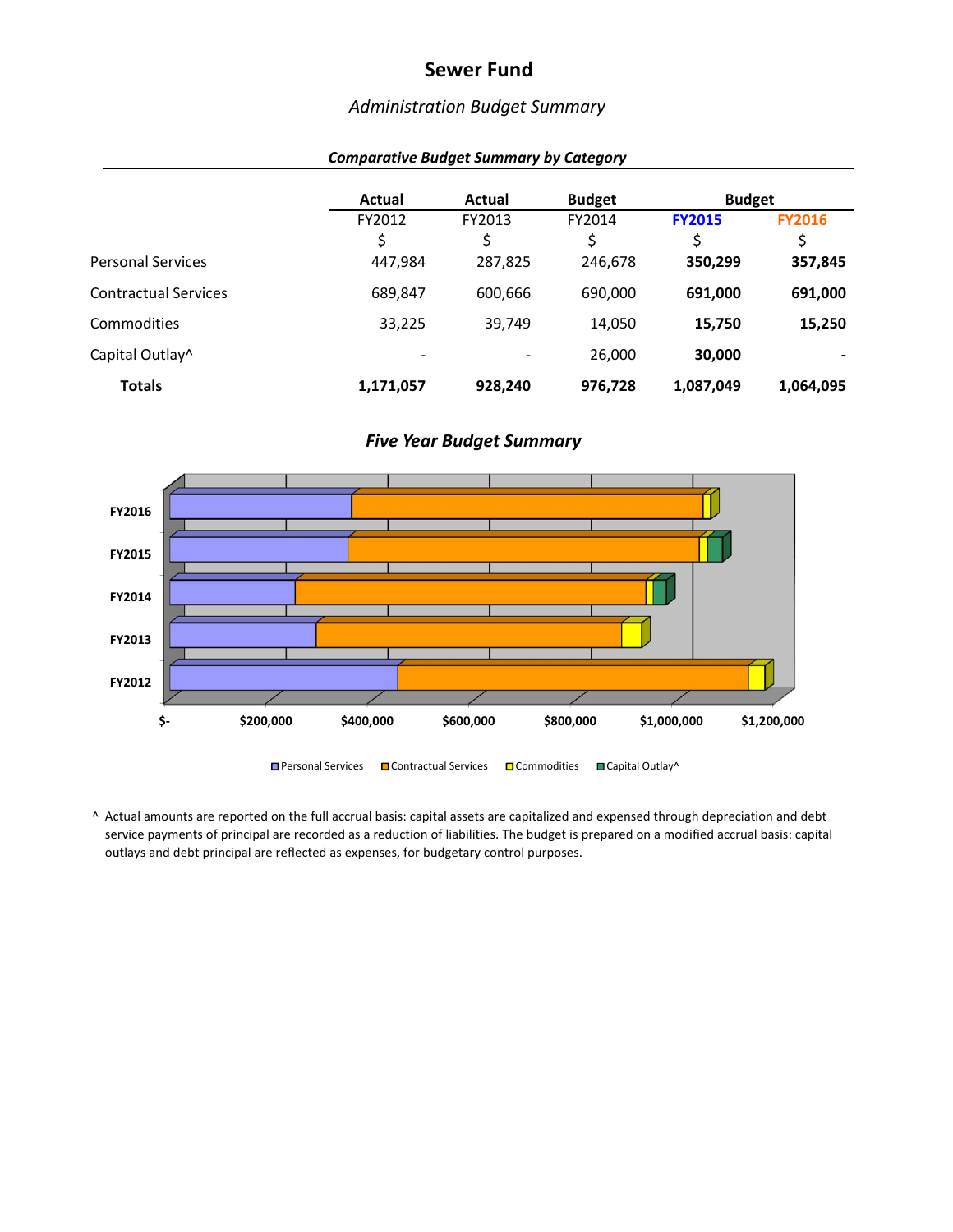## *Maintenance Budget Summary*

|  | <b>Comparative Budget Summary by Category</b> |  |
|--|-----------------------------------------------|--|
|--|-----------------------------------------------|--|

|                             | Actual  | Actual  | <b>Budget</b> | <b>Budget</b> |               |
|-----------------------------|---------|---------|---------------|---------------|---------------|
|                             | FY2012  | FY2013  | FY2014        | <b>FY2015</b> | <b>FY2016</b> |
|                             | \$      | Ś       |               | \$            | \$            |
| <b>Personal Services</b>    | 540,525 | 598,900 | 619,549       | 639,789       | 706,138       |
| <b>Contractual Services</b> | 127,719 | 130,091 | 73,000        | 71,000        | 69,500        |
| Commodities                 | 197,237 | 228,509 | 234.000       | 239,750       | 237,250       |
| Capital Outlay <sup>^</sup> |         |         | 240,000       | 628,000       | 223,500       |
| <b>Totals</b>               | 865,481 | 957,500 | 1,166,549     | 1,578,539     | 1,236,388     |

#### *Five Year Budget Summary*



**Personal Services Contractual Services Commodities Capital Outlay^**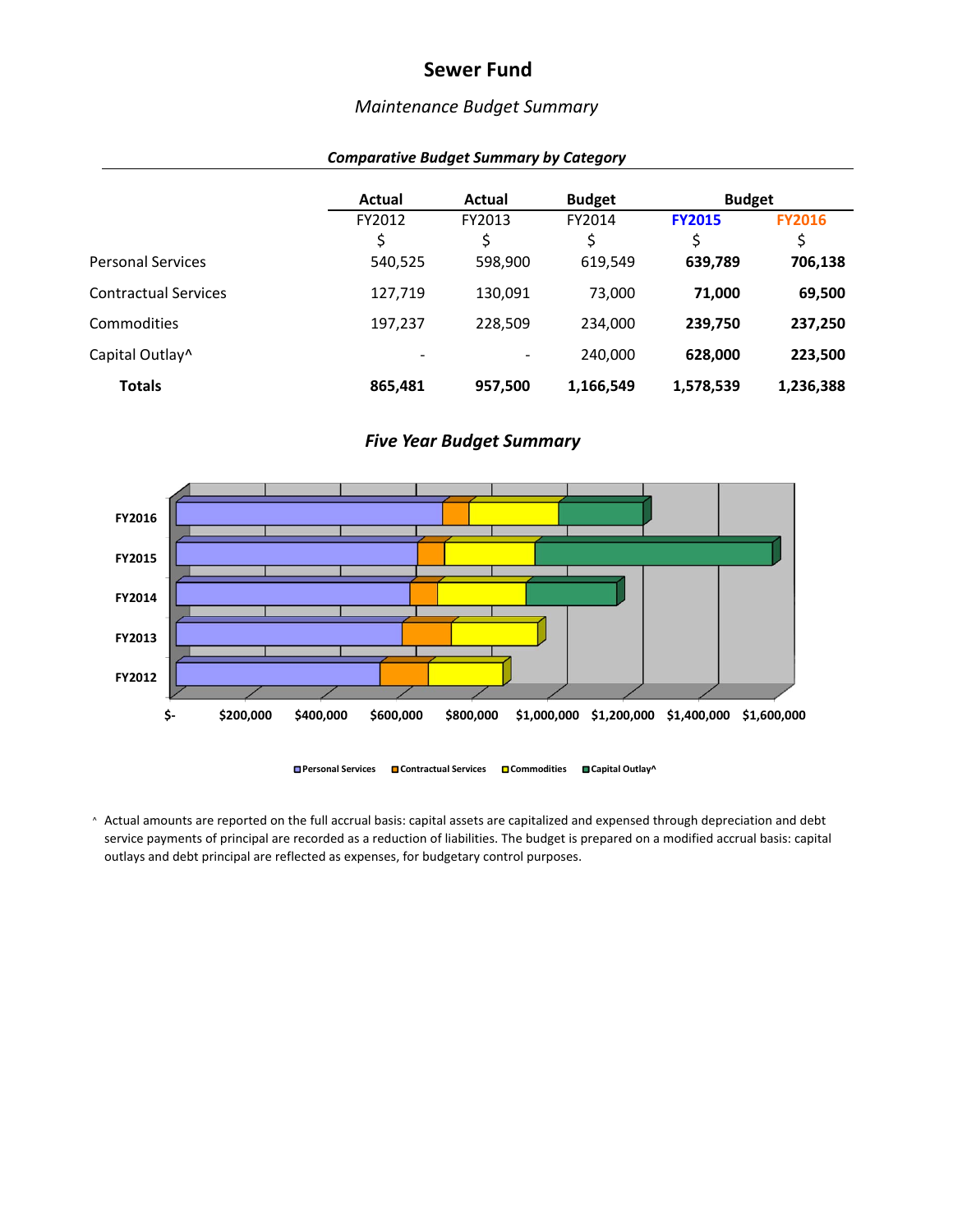## *Watershed Budget Summary*

|                             | Actual                   | Actual  | <b>Budget</b> | <b>Budget</b> |               |
|-----------------------------|--------------------------|---------|---------------|---------------|---------------|
|                             | FY2012                   | FY2013  | FY2014        | <b>FY2015</b> | <b>FY2016</b> |
|                             | \$                       | \$      | Ś             | \$            | \$            |
| <b>Personal Services</b>    | 226,619                  | 158,078 | 176,813       | 147,522       | 149,770       |
| <b>Contractual Services</b> | 19,039                   | 13,184  | 26,800        | 31,800        | 26,800        |
| Commodities                 | 14,245                   | 11,730  | 12,500        | 18,400        | 17,900        |
| Capital Outlay^             | $\overline{\phantom{0}}$ |         | 25,000        | 56,000        | 28,000        |
| <b>Totals</b>               | 259,903                  | 182,993 | 241,113       | 253,722       | 222,470       |

#### *Comparative Budget Summary by Category*

#### *Five Year Budget Summary*

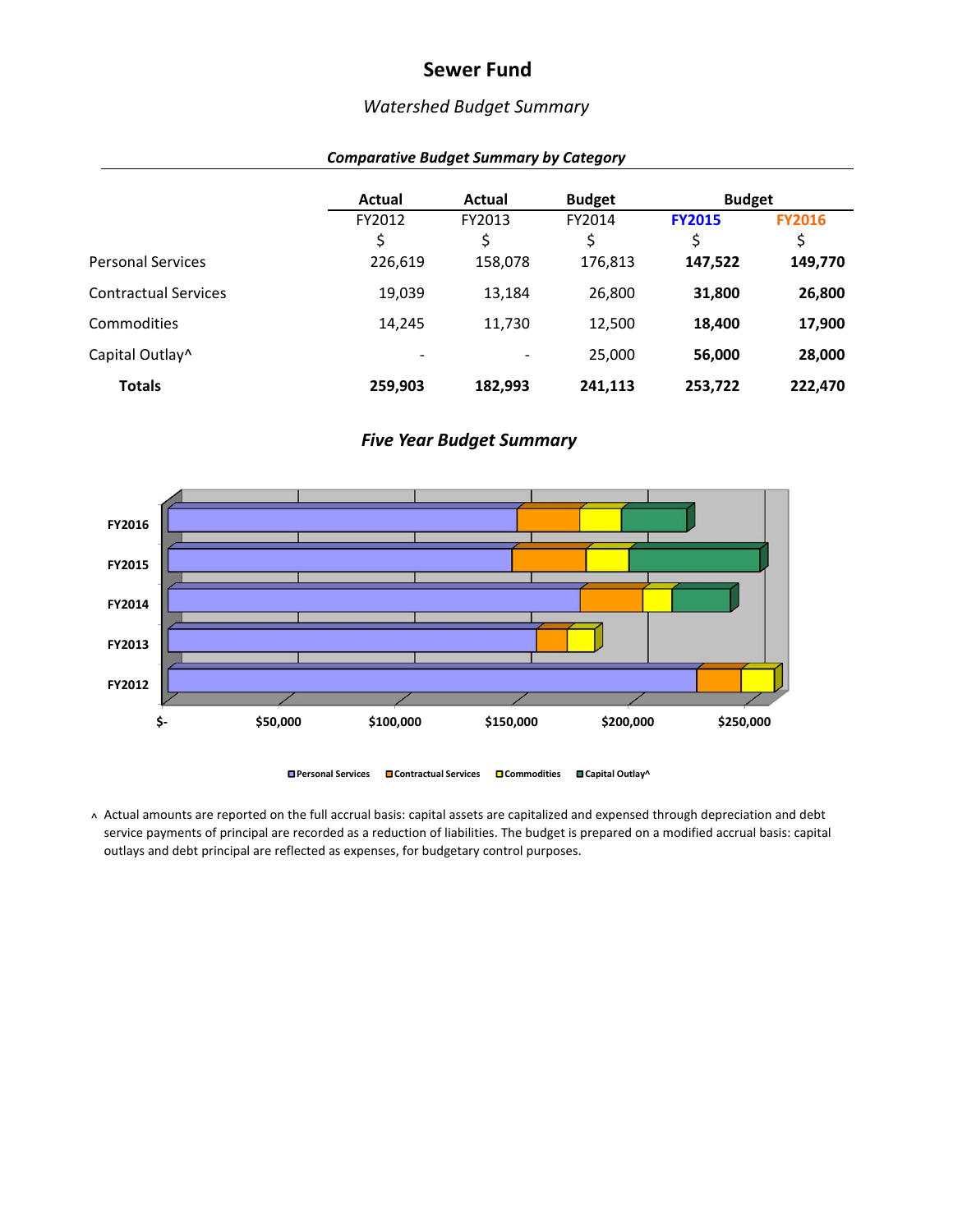# *Pumping and Treatment Budget Summary*

|                             | <b>Budget</b> | <b>Budget</b> |               |
|-----------------------------|---------------|---------------|---------------|
|                             | FY2014        | <b>FY2015</b> | <b>FY2016</b> |
|                             | \$            | \$            | \$            |
| <b>Contractual Services</b> | 1,737,521     | 1,722,521     | 1,722,521     |
| Commodities                 | 65,000        | 65,000        | 65,000        |
| <b>Totals</b>               | 1,802,521     | 1,787,521     | 1,787,521     |

### *Comparative Budget Summary by Category*

*Five Year Budget Summary*



This division was set up in FY2014 to isolate costs associated with operations of the sewer plant.